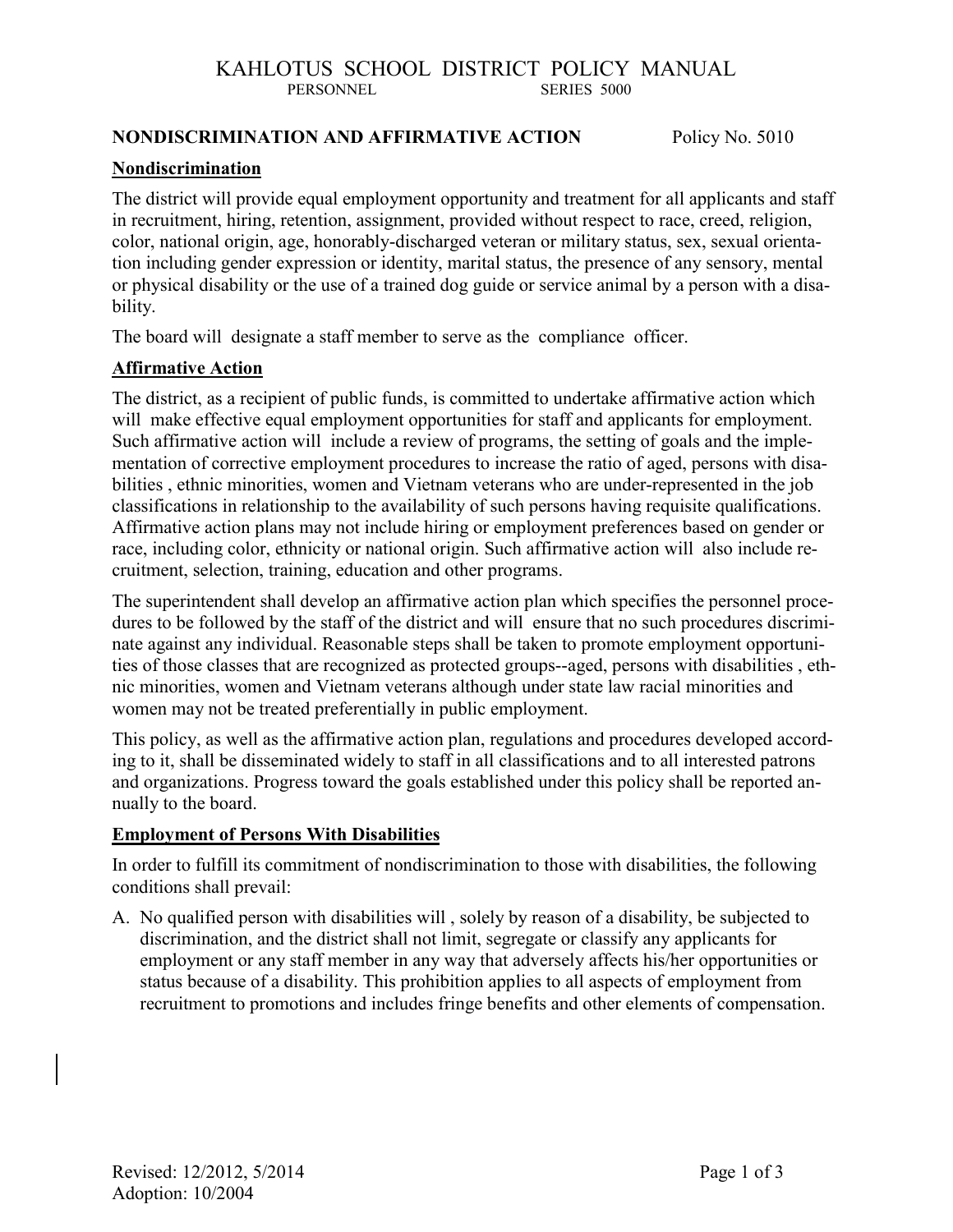#### **NONDISCRIMINATION AND AFFIRMATIVE ACTION** (cont.) Policy No. 5010

- B. The district will make reasonable accommodation to the known physical or mental limitations of an otherwise qualified disabled applicant or staff member unless it is clear that an accommodation would impose an undue hardship on the operation of the district program. Such reasonable accommodations may include:
	- 1. Making facilities used by staff readily accessible and usable by persons with disabilities; and
	- 2. Job restructuring, part-time or modified work schedules, acquisition or modification of equipment or devices, the provision of readers or interpreters and other similar actions. In determining whether or not accommodation would impose an undue hardship on the district, factors to be considered include the nature and cost of the accommodation.
- C. The district will not make use of any employment test or criteria that screens out persons with disabilities unless:
	- 1. The test or criteria is clearly and specifically job-related; and
	- 2. Alternative tests or criteria that do not screen out persons with disabilities are available.
- D. While the district may not make pre-employment inquiry as to whether an applicant has a disability or as to the nature and severity of any such disability, it may inquire into an applicant's ability to perform job-related functions.
- E. Any staff member who believes that there has been a violation of this policy or the law prohibiting discrimination because of a disability may initiate a grievance through the procedures for staff complaints.

#### **Nondiscrimination for Military Service**

The district will not discriminate against any person who is a member of or performs, has performed, applies to perform or has an obligation to perform service in a uniformed service on the basis of that participation in a uniformed service. This includes in initial employment, retention in employment, promotion, or any benefit of employment. The district will also not discriminate against any person who has participated in the enforcement of these rights under state or federal law.

| Legal References: | RCW 28A.400.310   | Law against discrimination applicable to                 |
|-------------------|-------------------|----------------------------------------------------------|
|                   |                   | district's employment practices                          |
|                   | RCW 28A.640.020   | Regulations, guidelines to eliminate                     |
|                   |                   | $discrimination - Score$                                 |
|                   | <b>RCW 49.60</b>  | Law Against Discrimination                               |
|                   | RCW 49.60.030     | Freedom from discrimination                              |
|                   | RCW 49.60.180     | Unfair practices of employer defined                     |
|                   | RCW 49.60.400     | Affirmative action, discrimination<br>prohibited (I-200) |
|                   | Chapter 73.16 RCW | <b>Employment and Re-employment</b>                      |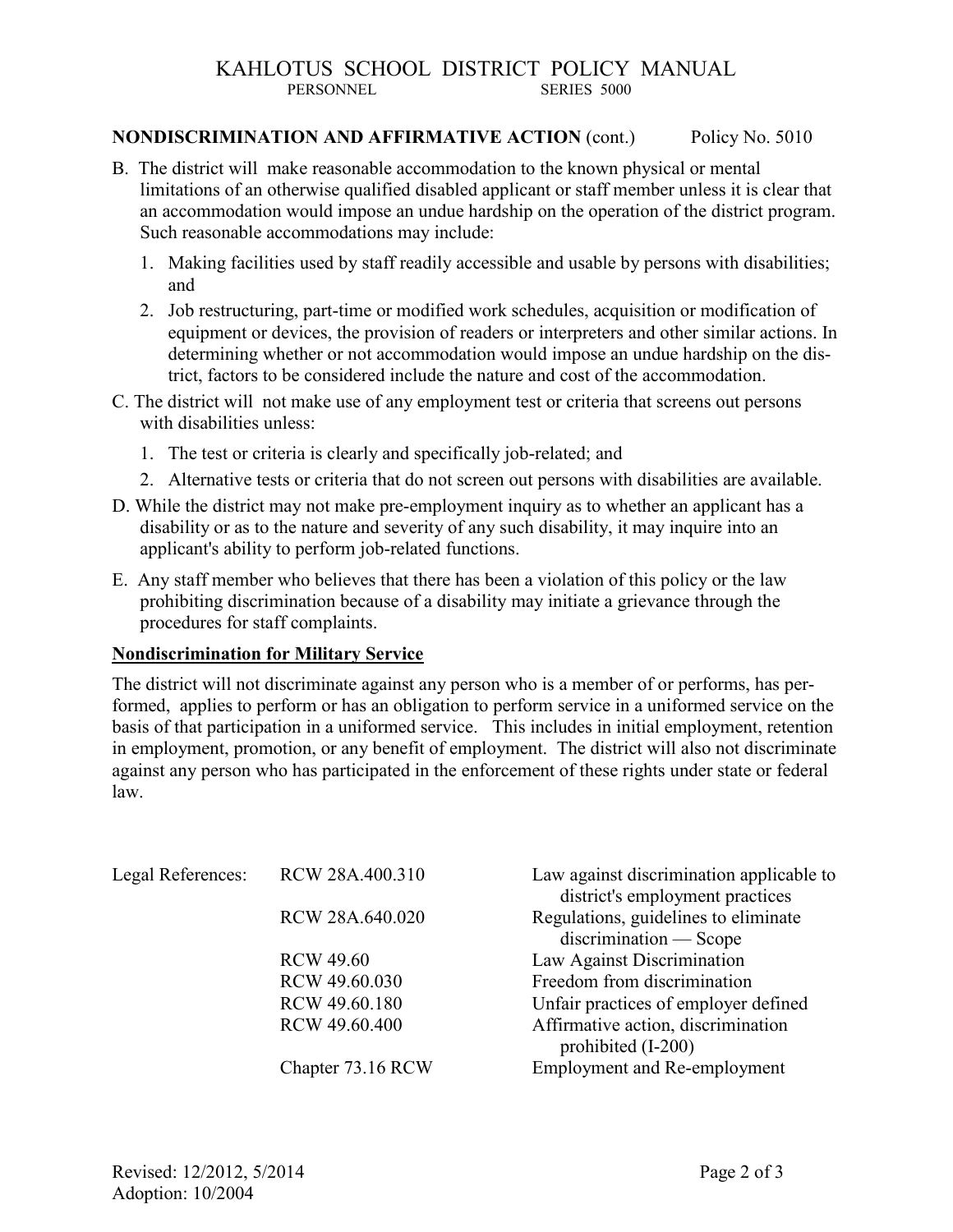### **NONDISCRIMINATION AND AFFIRMATIVE ACTION** (cont.) Policy No. 5010

| WAC 392-200 | <b>Employment Discrimination</b>     |                                                              |
|-------------|--------------------------------------|--------------------------------------------------------------|
|             | WAC 392-200-015                      | Public school employment —<br>Affirmative action program     |
|             | 42 USC $2000c - 2000c - 9$           | Title VII of the Civil Rights Act of 1964                    |
|             | 42 USC $2000h - 2000h - 6$           | Title IX Educational Amendments of<br>1972                   |
|             | 42 USC $12101 - 12213$<br>29 USC 706 | Americans with Disabilities Act                              |
|             | 8 USC 1324a and 1324b                | (IRCA) Immigration Reform and<br>Control Act of 1986         |
|             | 38 USC §§ 2021 -2024                 | Uniformed Services Employment and<br>Reemployment Rights Act |
|             | 45 CFR 84 Sec 504                    | Vocational Rehabilitation Act of 1973                        |
|             |                                      |                                                              |

Executive Order 11246 Amended by Executive Order 11375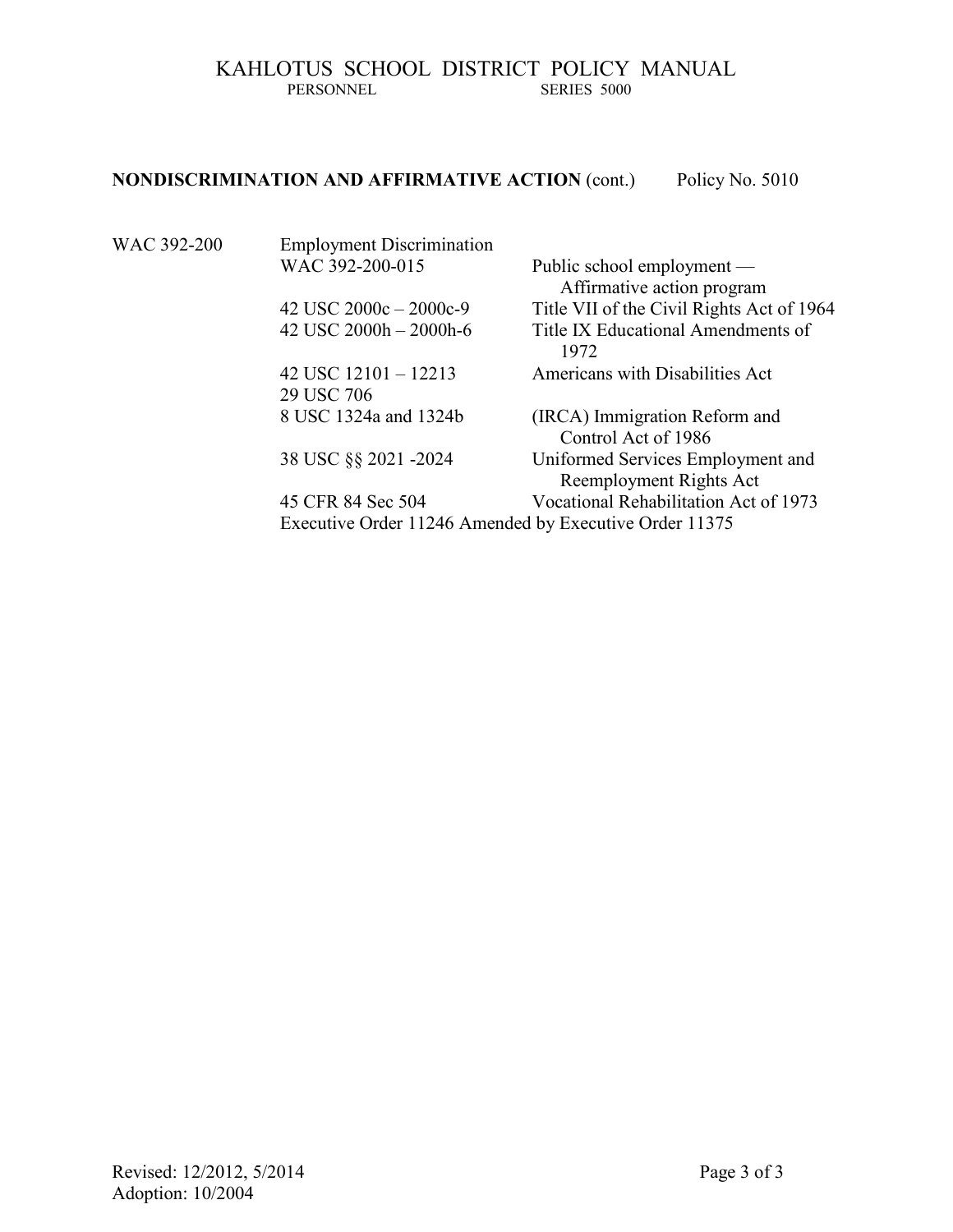#### **NONDISCRIMINATION AND AFFIRMATIVE ACTION** Procedure No. 5010P

#### **Nondiscrimination**

To ensure fairness and consistency, the following grievance procedure is to be used in the district's relationship with regard to problems covered by state and federal equal employment opportunity laws and/or this affirmative action program. No staff member's status with the district shall be adversely affected in any way because the staff member utilized these procedures. As used in this procedure, "Grievance" will mean a complaint which has been filed by a "complainant" relating to alleged violations of any state or federal anti-discrimination laws. A complaint will mean a charge alleging specific acts, conditions or circumstances which are in violation of the anti-discrimination laws. A "respondent" shall mean the person alleged to be responsible or who may be responsible for the violation alleged in the complaint.

The primary purpose of this procedure is to secure an equitable solution to a justifiable complaint to this and the following steps will be taken.

#### **Affirmative Action Plan**

In order to secure an equitable solution to a justifiable complaint the district will:

- A. Make efforts to modify the composition of the future work force in order to work toward a full utilization of aged, persons with disabilities, ethnic minorities, women and Vietnam veterans in the various job categories.
- B. Ensure that all applicants and staff are considered on the basis of bona fide job-related qualifications. The purpose of the affirmative action plan is to actively include persons of underutilized classes in the employment process, not to exclude others from it. The district will continue to emphasize in all recruitment contacts that nondiscrimination is a basic element in the district's personnel procedures.
- C. Be responsible for reviewing all employment procedures and programs to assure that there is no indication of discriminatory practices. The district will continue to use aged, persons with disabilities, ethnic minorities, women and Vietnam veterans in the recruitment and employment process. Job descriptions for classified staff will be sent to the Washington Employment Service and other organizations which are recruiting sources for groups that may be under-utilized in the district's work force. Recruitment from colleges and universities will include institutions with high percentages of students of various ethnic minorities.
- D. Contract and purchase all goods and services from persons, agencies, vendors, contractors and organizations who comply with the appropriate laws and executive orders regarding discrimination.
- E. Take appropriate action to attract and retain aged, persons with disabilities, ethnic minorities, women and Vietnam veterans at all levels and in all segments of the district's work force. Criteria for selecting staff will be reviewed regularly to assure that such statements relate directly to the requirements for specific positions. However, pursuant to state law there shall be no preferential employment practices based on race or gender.
- F. Upgrade present staff by providing management development training to assure that individuals of under-utilized groups are prepared for positions of new and increased responsibility.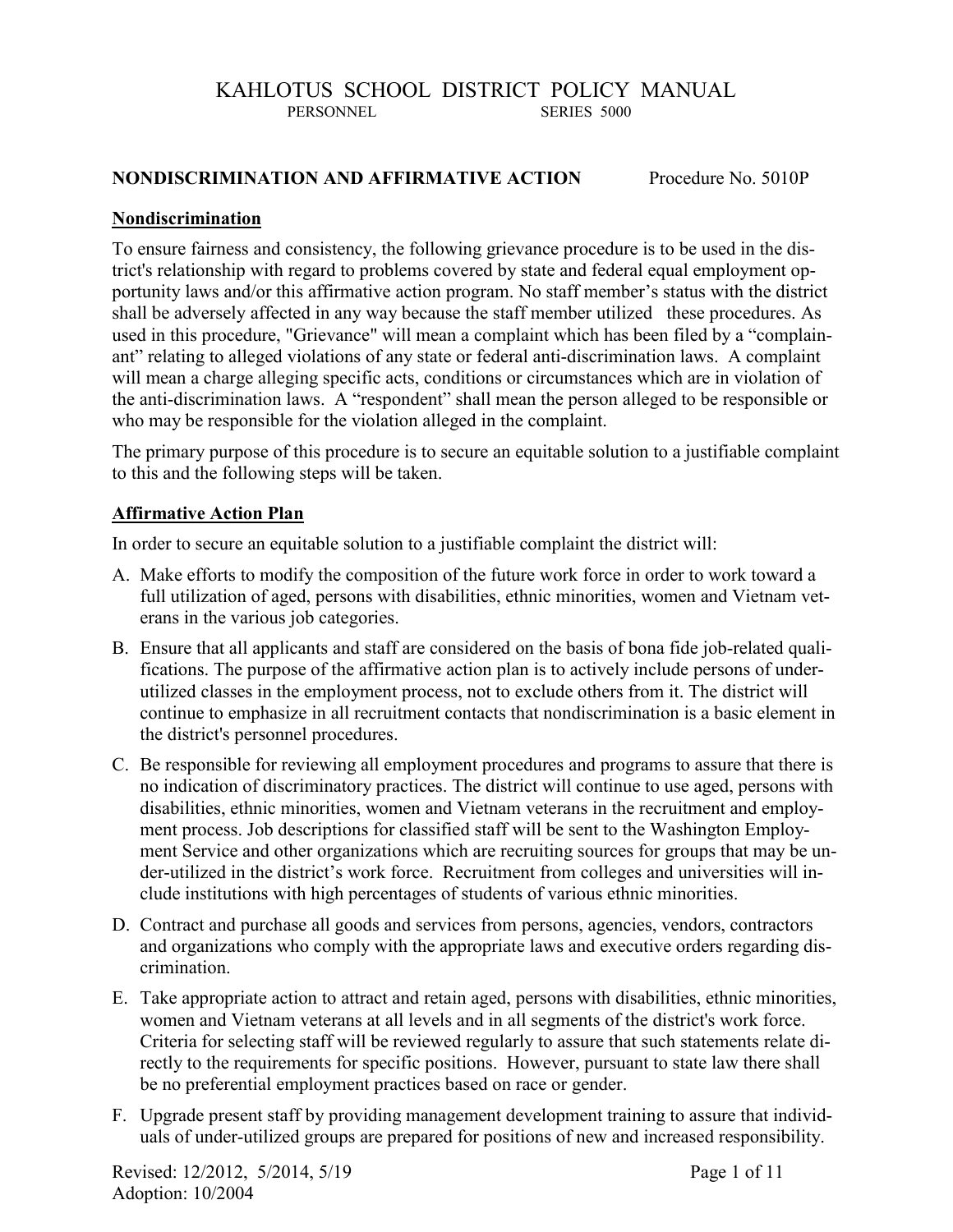#### **NONDISCRIMINATION AND AFFIRMATIVE ACTION** (cont.) Procedure No. 5010P

Implementation of the affirmative action plan will be the responsibility of the superintendent. Administrators will assist in the attainment of the established goals and purposes of this affirmative action plan.

#### **Dissemination**

The district will disseminate information concerning employment and developments under the affirmative action plan on a planned basis to assist in achieving the goals set forth in this plan. Affirmative action information shall be disseminated by:

- A. Printing and distributing such information to staff, school libraries and offices;
- B. Publicizing such information in district newsletters;
- C. Conducting meetings with administrative staff to explain the intent and advantages of the policy and plan;
- D. Conducting faculty meetings and meetings with classified staff;
- E. Informing appropriate and interested recruiting and hiring sources; and
- F. Informing all representative staff groups in the district.

#### **Male/Female Balance and Staff Goals**

The profile of the district's current utilization of women is set forth in the Kahlotus School district. By the commencement of the 2014-15 school year, the district will strive to achieve a rate of employment in regard to sex at least equivalent to the goals set forth in the Kahlotus School district. The district will see that measurable efforts are made in the utilization of women for higher levels of responsibility in both certificated and classified positions. The district will make good faith effort to recruit, interview and employ individuals consistent with the district commitment to nondiscrimination and affirmative action for all positions and in every department, school and level of operation. Preferential or adverse employment practices, including demotions or termination shall not be used to meet stated goals or time lines.

#### Administrators

Goal: To place females in administrative positions

Objectives: To place females in administrative positions as they become available which falls within a range of 50% men and/or women, without using preferential employment practices.

To identify qualified potential candidates from outside the district for consideration for future openings:

Principals and Assistant Principals

Goal: To place females in principal positions

Objective: To place females in principal and assistant principal positions as they occur and trained women are available, without using preferential employment practices.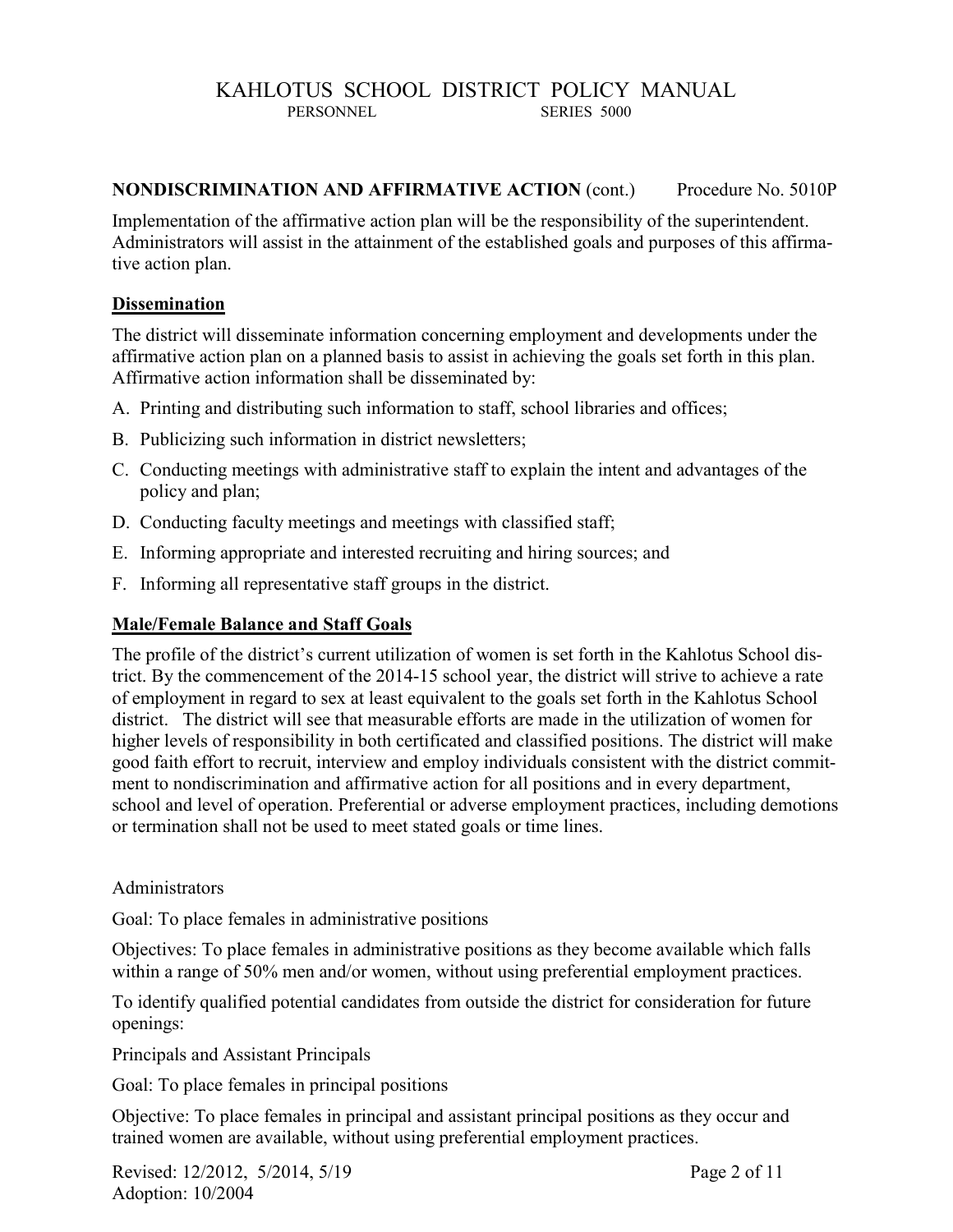#### **NONDISCRIMINATION AND AFFIRMATIVE ACTION** (cont.) Procedure No. 5010P

#### Teachers, Elementary or grades K-8

Goal: To provide each student with the opportunity to experience both male and female homeroom teachers during the primary as well as the intermediate grades.

Objective: To achieve a staff which falls within a range of 50% men and/or women in the primary as well as the intermediate grades at each school, without using preferential employment practices.

#### Teachers, Secondary or grades 9-12

Goal: To provide students with the opportunity to work with male and female staff in both curricular and extracurricular activities.

Objective: To achieve a staff which falls within a range of 50% men and/or women for classroom teachers and activity, without using preferential employment practices.

#### Support Staff- Certificated and Classified

Objective: To achieve a staff which falls within a range of 50% men and/or women, without using preferential employment practices.

#### Ethnic Minority Balance and Staff Goals

The profiles of the district's current student ethnic minority population and the district's current ethnic minorities (American Indian/Native American 0%, Asian 0%, Black 0%, and Hispanic 23%) are set forth in the Kahlotus School District. By the commencement of the 2019-20 school year the district will strive to achieve a rate of employment for ethnic minorities in both certificated and classified areas as indicated in this plan, without using preferential employment practices. These goals are a utilization level for certificated staff, at least equal to the percentage of ethnic minority student enrollment with in the district; for classified staff a utilization level of least 10%, a figure based upon relevant availability figures in the Kahlotus statistical area. Final and interim goals are set out in the Kahlotus School District. The district will see that measurable efforts are made in the utilization of ethnic minorities for high level of responsibilities in both certificated and classified positions, without using preferential employment practices. The district will make good faith efforts to recruit, interview, and employ individuals consistent with the district commitment to nondiscrimination and affirmative action for all positions and in every department, every school and at every level of operation. Preferential or adverse employment practices, including demotions or termination will not be used to meet stated goals or time lines.

#### Administrators

Goal: To place ethnic minorities in administrative positions, without using preferential employment practices.

Revised: 12/2012, 5/2014, 5/19 Page 3 of 11 Adoption: 10/2004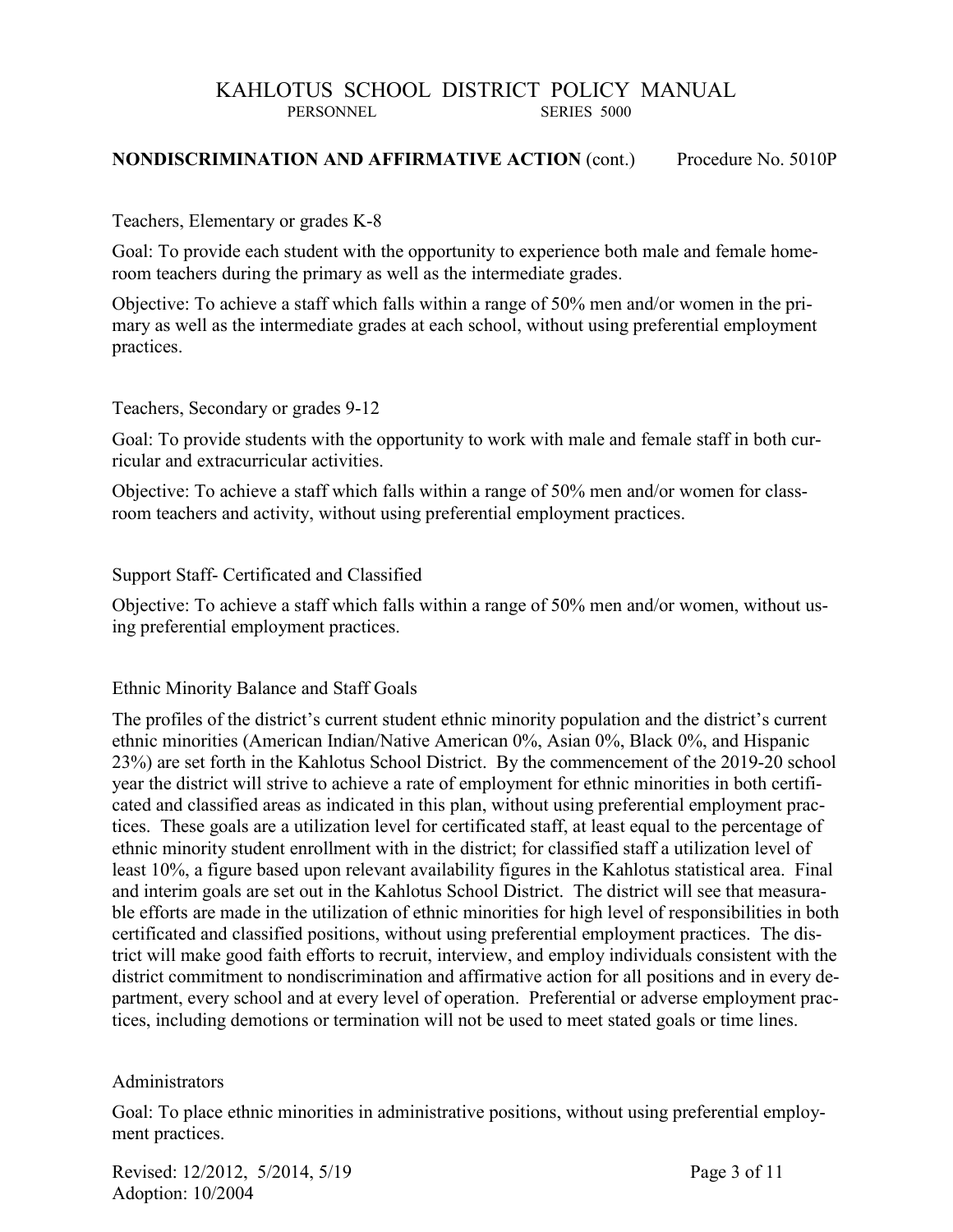#### **NONDISCRIMINATION AND AFFIRMATIVE ACTION** (cont.) Procedure No. 5010P

Objectives: to place ethnic minorities in administrative positions as they become available to progress toward the percentage of ethnic minorities in the current ethnic minority student enrollment.

To identify qualified potential candidates from outside the district for consideration for future openings:

Principals and Assistant Principals

Goal: To place ethnic minorities in principal positions.

Objective: To place ethnic minorities in principal and assistant principal positions as they occur and trained applicants are available without using preferential employment practices.

Teachers: Elementary or grades K-8

Goal: To provide each student with the opportunity to experience ethnic minority homeroom teachers during the primary as well as the intermediate grades, without using preferential employment practices.

Objective: To a staff of primary and intermediate teachers in which the percentage of ethnic minorities is comparable to that of the current ethnic minority student enrollment.

Teacher: Secondary or grades 9-12

Goal: to provide students with the opportunity to work with ethnic minority staff in both curricular and extracurricular activities.

Objective: To maintain a staff of classroom teachers and activity supervisors in which the percentage of ethnic minorities is comparable to that of the current ethnic minority student enrollment, without using preferential employment practices.

Support Staff – Certificated and Classified

Objective: To achieve a staff of certificated and classified support staff in which the percentage of ethnic minorities is comparable to that of the current ethnic minority enrollment, without using preferential employment practices.

#### Aged Balance and Staff Goals

The profile of the district's current age distribution of certificated and classified staff is set forth in the Kahlotus School District. By the commencement of the 2019-20 school year, the district will strive to achieve a rate of employment for age categories for both certificated and classified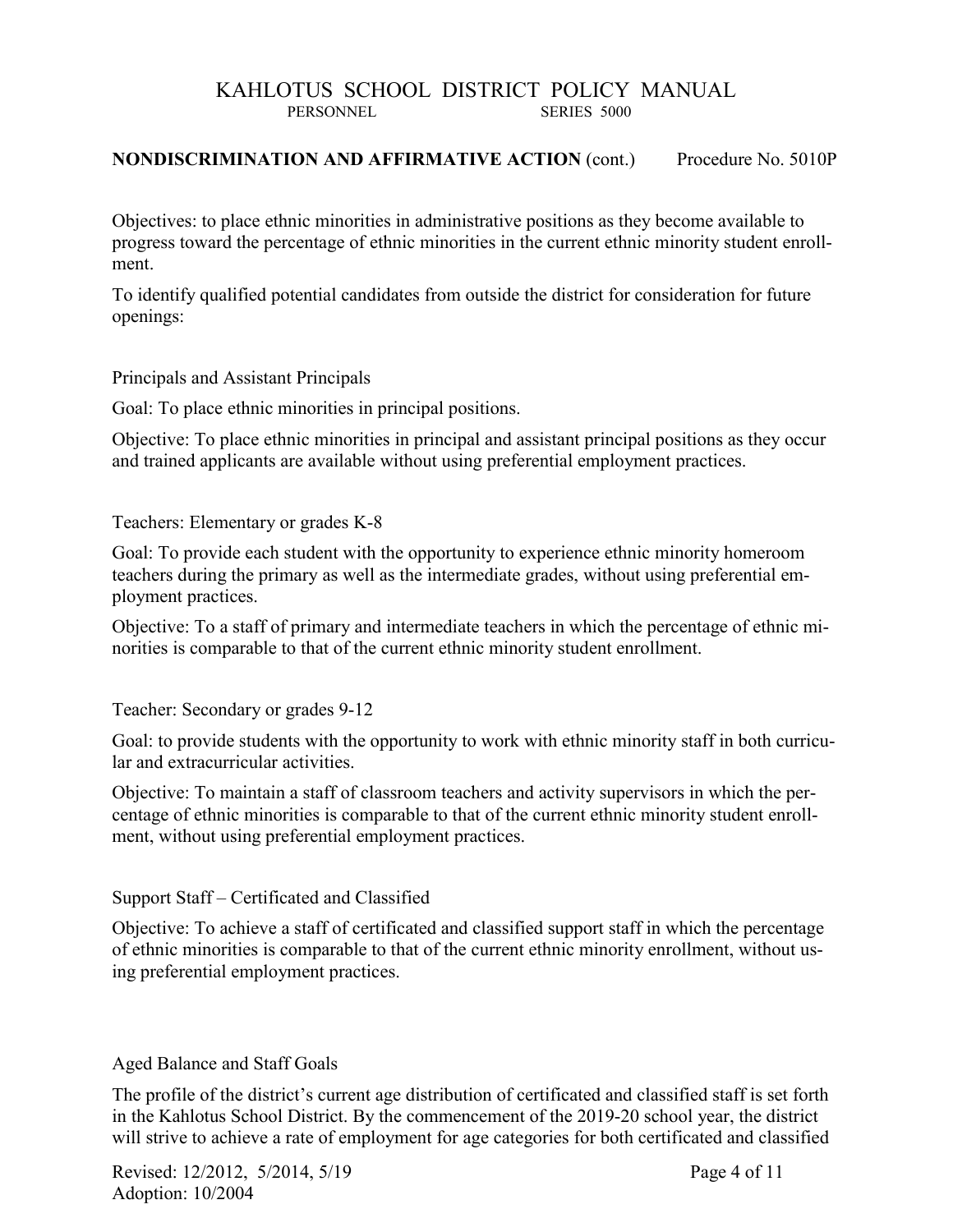#### **NONDISCRIMINATION AND AFFIRMATIVE ACTION** (cont.) Procedure No. 5010P

staff as indicated in this plan. The district will make good faith efforts to recruit, interview, and employ individuals consistent with the commitment to nondiscrimination and affirmative action providing the prospective staff member meets the requisite standards for the specific position.

#### Administrators

Goal: To identify administrative positions where age is not a barrier to performance.

Objective: To create opportunities for older prospective staff to work on a part-time basis when it would not deter the district's operations.

#### Teachers

Goal: To provide opportunities for students to work with older staff in both curricular and extracurricular activities.

Objective: to create opportunities for older staff to work on a part-time basis in those situations where the staff member can serve as a role-model to the student or can share his/her breadth of experience.

#### Support Staff – Certificated and Classified

Goal: To identify positions in the district, either full-time or part-time, where age does not limit the performance of the prospective staff member.

Objective: To place prospective staff who desire to work in positions where they are able to meet the expectations and/or needs of the district.

#### Persons with Disabilities Balance and Staff Goals

The profile of the district's current distribution of certificated and classified staff with disabilities conditions is set forth in the Kahlotus School District. By the commencement of the 2019-20 school year, the district will strive to achieve a rate of employment for handicapped staff in certificated and classified areas a s indicated in the Kahlotus School District statistical area. The district will make good faith effort to recruit, interview, and employ individuals consistent with the district's commitment to nondiscrimination and affirmative action providing the prospective staff member meets the requisite standards for the specific position.

The ratio of placement will be equal to the ratio of employable persons with disabilities a compared to the persons without disabilities in the statistical area.

#### Administrators

Goal: To identify administrative positions where a disability is not a barrier to performance.

Revised: 12/2012, 5/2014, 5/19 Page 5 of 11 Objective: To place administrators with disabilities in assignments when it would not deter the district's operations.

Adoption: 10/2004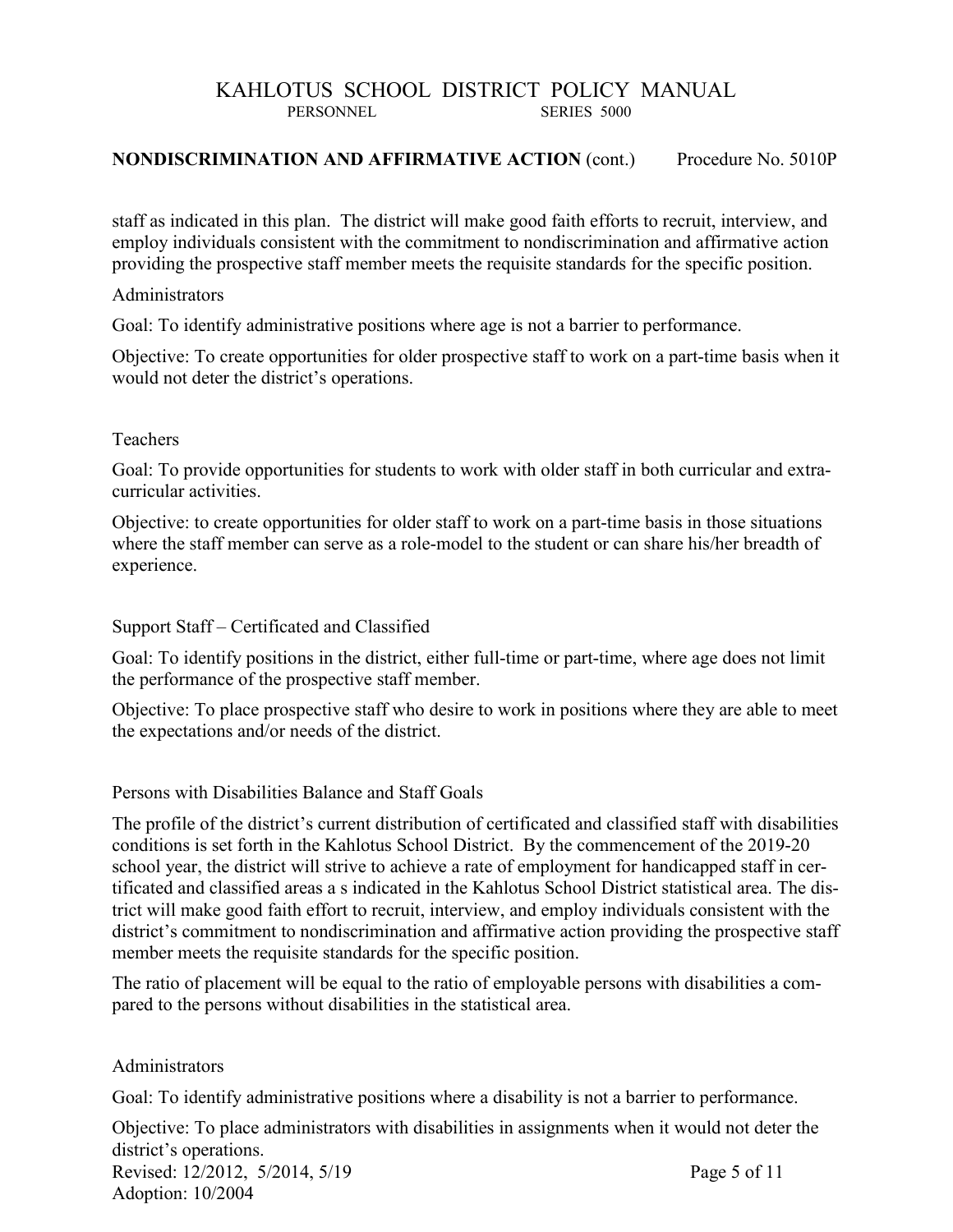#### **NONDISCRIMINATION AND AFFIRMATIVE ACTION** (cont.) Procedure No. 5010P

#### Teachers

Goal: To provide opportunities for students to work with teachers who have disabilities in both curricular and extracurricular activities.

Objective: To place teachers with disabilities in assignments when it would not impair the instructional program.

Support Staff – Certificated and Classified

Goal: To identify positions within the district where a disability does not limit the performance of the prospective staff member.

Objective: To place support staff with disabilities in assignment when it would not deter the district's operations.

#### **Internal Audit And Monitoring System**

The superintendent's office, in compliance with WAC 162-12, "Pre-employment Inquiry Guide," will record applicant flow, new hires, promotions, transfer requests, transfers, administrative internships and terminations. An analysis will be made of the internal and external work force availability of racial and ethnic minorities and women .

The district shall evaluate the effectiveness of the nondiscrimination and affirmative action program and report its status to the board semiannually. Such reports may include recommendations for changes in the affirmative action program goals. The overall responsibility for monitoring and auditing this policy is assigned to the district office. The duties include:

- A. Analysis of the categories of employment in relation to affirmative action goals;
- B. Analysis of work force data and applicant flow;
- C. Maintaining records relative to affirmative action information;
- D. Preparation of semiannual reports of progress toward the goals and recommended changes required to maintain the vitality of the program;
- E. Identifying in a written report to the superintendent any employment practice or policy that is discriminatory or that does not meet the requirements of the affirmative action program; and
- F. Keeping the superintendent advised of the progress in implementing the goals and procedures of this affirmative action program.

#### **Grievance Procedure**

To ensure fairness and consistency, the following review procedures are to be used in the district's relationship with its staff with regard to employment problems covered by state and federal

Revised: 12/2012, 5/2014, 5/19 Page 6 of 11 Adoption: 10/2004 **NONDISCRIMINATION AND AFFIRMATIVE ACTION** (cont.) Procedure No. 5010P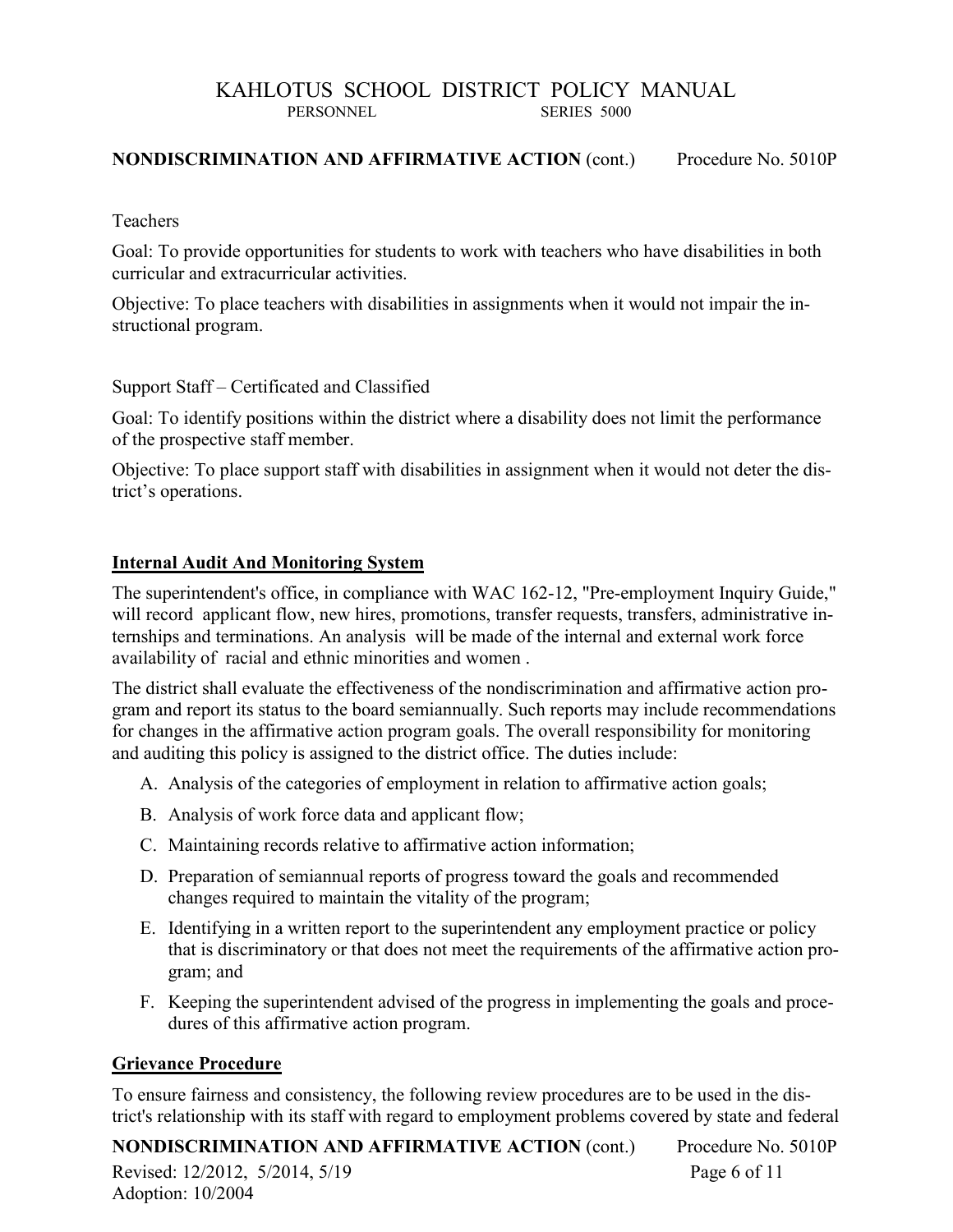equal employment opportunity laws and/or this affirmative action program. No staff member's status with the district will be adversely affected in any way because the staff member utilized these procedures.

- A. **Grievance** means a complaint which has been filed by an employee relating to alleged violations of any state or federal anti-discrimination laws.
- B. **Complaint** means a written charge alleging specific acts, conditions or circumstances, which are in violation of the anti-discrimination laws. The time period for filing a complaint is one year from the date of the occurrence that is the subject matter of the complaint. However, a complaint filing deadline may not be imposed if the complainant was prevented from filing due to: 1) Specific misrepresentations by the district that it had resolved the problem forming the basis of the complaint; or 2) Withholding of information that the district was required to provide under WAC 392-190-065 or WAC 392-190-005. Complaints may be submitted by mail, fax, e-mail or hand-delivery to any district, school or to the district compliance officer responsible for investigating discrimination complaints. Any district employee who receives a complaint that meets these criteria will promptly notify the compliance officer.
- C. **Respondent** means the person alleged to be responsible or who may be responsible for the violation alleged in the complaint.

The primary purpose of this procedure is to secure an equitable solution to a justifiable complaint. To this and the following steps will be taken. The district is prohibited by law from intimidating, threatening, coercing, or discriminating against any individual for the purpose of interfering with their right to file a grievance under this procedure and from retaliating against an individual for filing such a grievance.

#### **Informal Review Procedures**

When a staff member has an employment problem concerning equal employment opportunity, he/she will discuss the problem with the immediate supervisor, personnel director, or superintendent within 60 days of the circumstances which gave rise to the problem. The staff member may also ask the compliance officer to participate in the informal review procedure. It is intended that the informal discussion shall resolve the issue. If the staff member feels he/she cannot approach the supervisor because of the supervisor's involvement in the alleged discrimination, the staff member may directly contact the compliance officer before pursuing formal procedures. If the discussion with the officer or immediate supervisor does not resolve the issue the staff member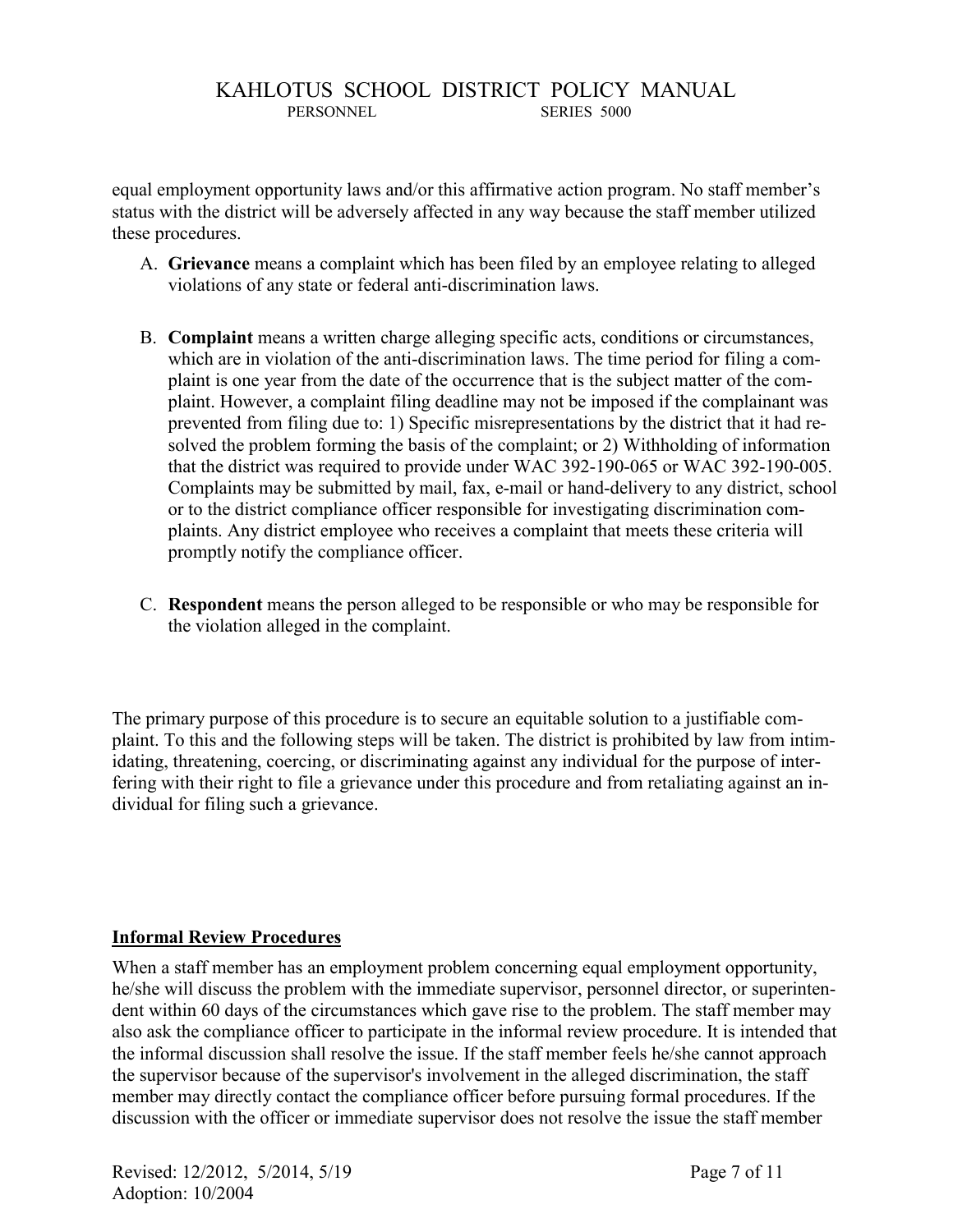may proceed to the formal review procedures. During the course of the informal process, the district will notify complainant of their right to file a formal complaint.

#### **Formal Process for Resolution**

#### **Level One - Complaint to district**

The complaint must set forth the specific acts, conditions, or circumstances alleged to be in violation. Upon receipt of a complaint, the compliance officer will provide the complainant a copy of this procedure. The compliance officer will investigate the allegations within 30 calendar days. The school district and the complainant may agree to resolve the complaint in lieu of an investigation. The officer shall provide the superintendent with a full written report of the complaint and the results of the investigation.

The superintendent or designee will respond to the complainant with a written decision as expeditiously as possible, but in no event later than 30 calendar days following receipt of the written complaint, unless otherwise agreed to by the complainant or if exceptional circumstances related to the complaint require an extension of the time limit. In the event an extension is needed, the district will notify the complainant in writing of the reason for the extension and the anticipated response date. At the time the district responds to the complainant, the district must send a copy of the response to the office of the superintendent of public instruction.

The decision of the superintendent or designee will include: 1) a summary of the results of the investigation; 2) whether the district has failed to comply with anti-discrimination laws; 3) if non-compliance is found, corrective measures the district deems necessary to correct it; and 4) notice of the complainant's right to appeal to the school board and the necessary filing information. The superintendent's or designee's response will be provided in a language the complainant can understand and may require language assistance for complainants with limited English proficiency in accordance with Title VI of the Civil Rights Act of 1964

#### **NONDISCRIMINATION AND AFFIRMATIVE ACTION** (cont.) Procedure No. 5010P

Such corrective measures deemed necessary shall be instituted as expeditiously as possible, but in no event later than 30 calendar days following the superintendent's mailing of a written response to the complaining party unless otherwise agreed to by the complainant.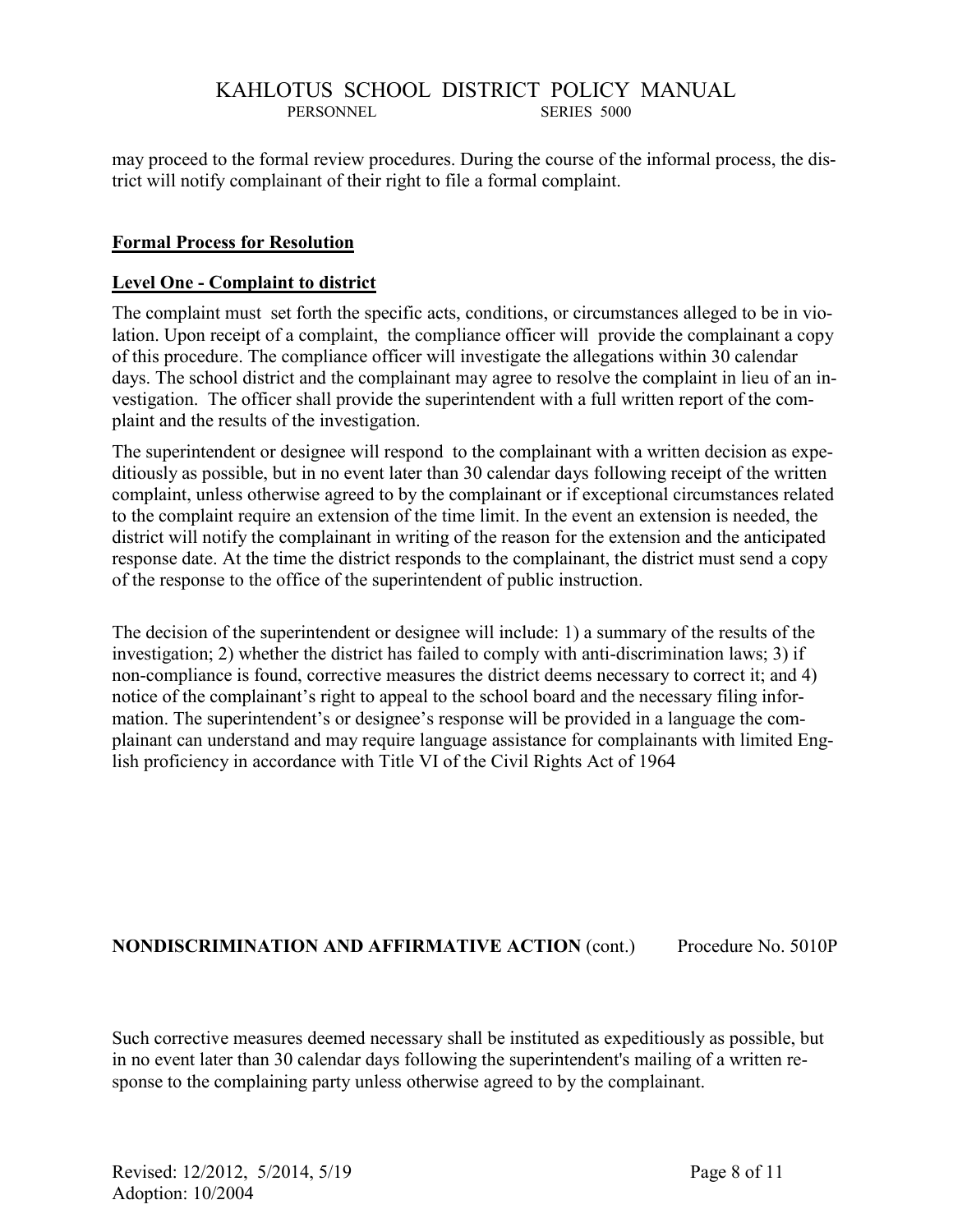#### **Level Two - Appeal to Board of Directors**

If a complainant disagrees with the superintendent's or designee's written decision, the complainant may file a written notice of appeal with the secretary of the board by the 10th calendar day followingthe date upon which the compliant received the response.

The board will schedule a hearing to commence by the 20th calendar day following the filing of the written notice of appeal unless otherwise agreed to by the complainant and the superintendent or for good cause. . Both parties shall be allowed to present such witnesses and testimony as the board deems relevant and material. The board will schedule a hearing to commence by the twentieth (20) calendar day following the filing of the written notice of appeal unless otherwise agreed to by the complainant and the superintendent or for good cause. Both parties will be allowed to present such witnesses and testimony as the board deems relevant and material. Unless otherwise agreed to by the complainant, the board will render a written decision within thirty (30) calendar days following the filing of the notice of appeal and provide the complainant with a copy of the decision. The decision of the board will be provided in a language the complainant can understand, which may require language assistance for complainants with limited English proficiency in accordance with Title VI of the Civil Rights Act. The decision will include notice of the complainant's right to appeal to the Office of Superintendent of Public Instruction and will identify where and to whom the appeal must be filed. The district will send a copy of the appeal decision to the Office of Superintendent of Public Instruction.

#### **Level Three - Complaint to the Superintendent of Public Instruction**

If a complainant disagrees with the decision of the board of directors, or if the district fails to comply with this procedure, the complainant may appeal the board's decision to the superintendent of public instruction.

- 1. A complaint must be received by the Office of Superintendent of Public Instruction on or before the twentieth (20) calendar day following the date upon which the complainant received written notice of the board of directors' decision, unless the Office of Superintendent of Public Instruction grants an extension for good cause Complaints may be submitted by mail, fax, electronic mail, or hand delivery.
- 2. A complaint must be in writing and include: 1) A description of the specific acts, conditions or circumstances alleged to violate applicable anti-discrimination laws; 2) The name and contact information, including address, of the complainant; 3) The name and address of the district subject to the complaint; 4) A copy of the district's complaint and appeal decision, if any; and 5) A proposed resolution of the complaint or relief requested. If the allegations regard a specific student, the complaint must also include the name and address of the student, or in the case of a homeless child or youth, contact information.
- 3. Upon receipt of a complaint, the Office of the Superintendent of Public Instruction may initiate an investigation, which may include conducting an independent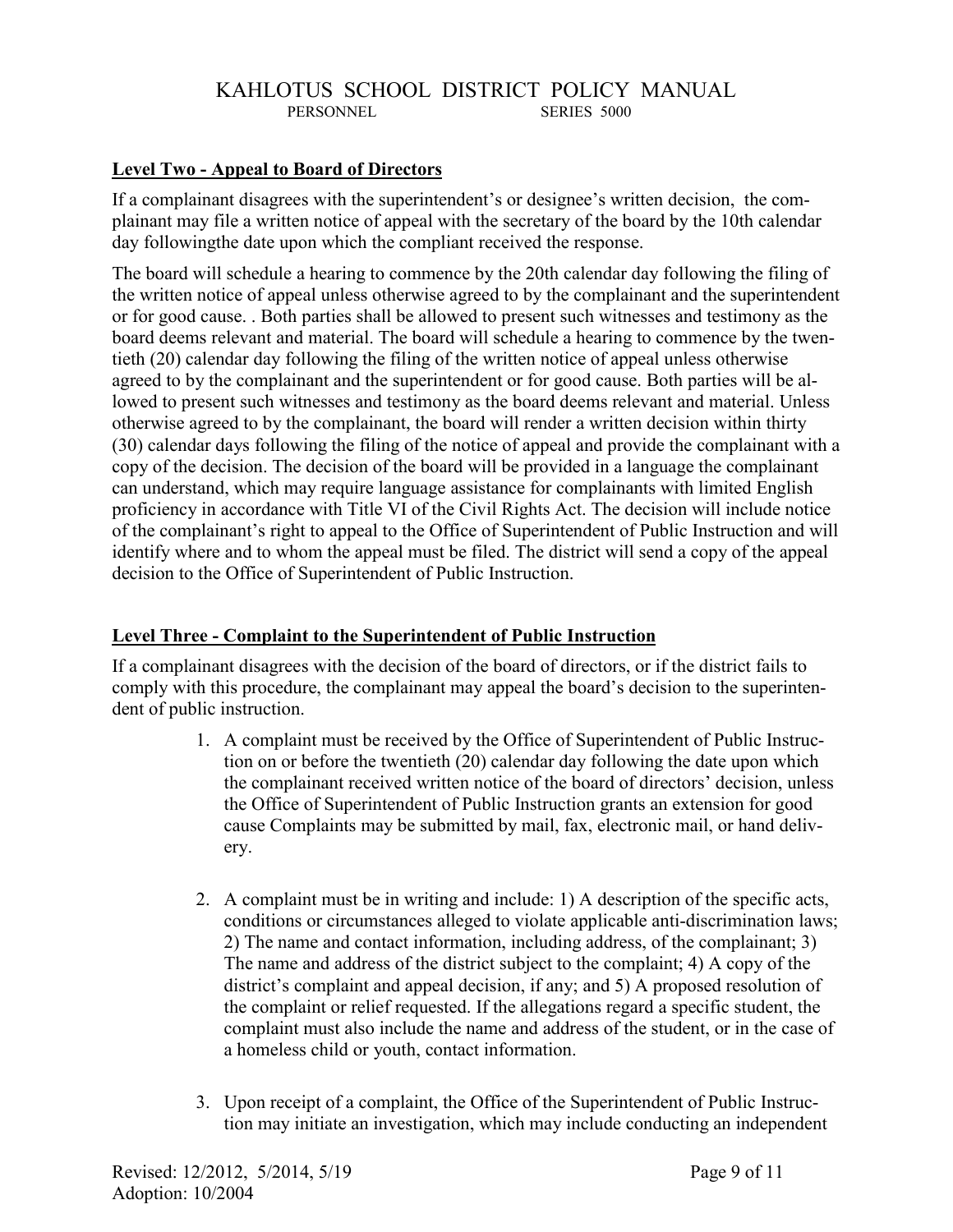on-site review. OSPI may also investigate additional issues related to the complaint that were not included in the initial complaint or appeal to the superintendent or board. Following the investigation, OSPI will make an independent determination as to whether the district has failed to comply with RCW 28A.642.010 or Chapter 392-190, WAC and will issue a written decision to the complainant and the district that addresses each allegation in the complaint and any other noncompliance issues it has identified. The written decision will include corrective actions deemed necessary to correct noncompliance and documentation the district must provide to demonstrate that corrective action has been completed.

All corrective actions must be completed within the timelines established by OSPI in the written decision unless OSPI grants an extension. If timely compliance is not achieved, OSPI may take action including but not limited to referring the district to appropriate state or federal agencies empowered to order compliance.

A complaint may be resolved at any time when, before the completion of the investigation, the district voluntarily agrees to resolve the complaint. OSPI may provide technical assistance and dispute resolution methods to resolve a complaint.

#### **Level Four - Administrative Hearing**

A complainant or school district that desires to appeal the written decision of the Office of the Superintendent of Public Instruction may file a written notice of appeal with OSPI within thirty (30) calendar days following the date of receipt of that office's written decision. OSPI will conduct a formal administrative hearing in conformance with the Administrative Procedures Act, Chapter 34.05, RCW.

#### **Mediation**

At any time during the discrimination complaint procedure set forth in WAC 392-190-065 through 392-190-075, a district may, at its own expense, offer mediation. The complainant and the district may agree to extend the discrimination complaint process deadlines in order to pursue mediation.

The purpose of mediation is to provide both the complainant and the district an opportunity to resolve disputes and reach a mutually acceptable agreement through the use of an impartial mediator. Mediation must be voluntary and requires the mutual agreement of both parties. It may be terminated by either party at any time during the mediation process. It may not be used to deny or delay a complainant's right to utilize the complaint procedures.

Mediation must be conducted by a qualified and impartial mediator who may not: 1) Be an employee of any school district, public charter school, or other public or private agency that is providing education related services to a student who is the subject of the complaint being mediated; or 2) Have a personal or professional conflict of interest. A mediator is not considered an employee of the district or charter school or other public or private agency solely because he or she serves as a mediator.